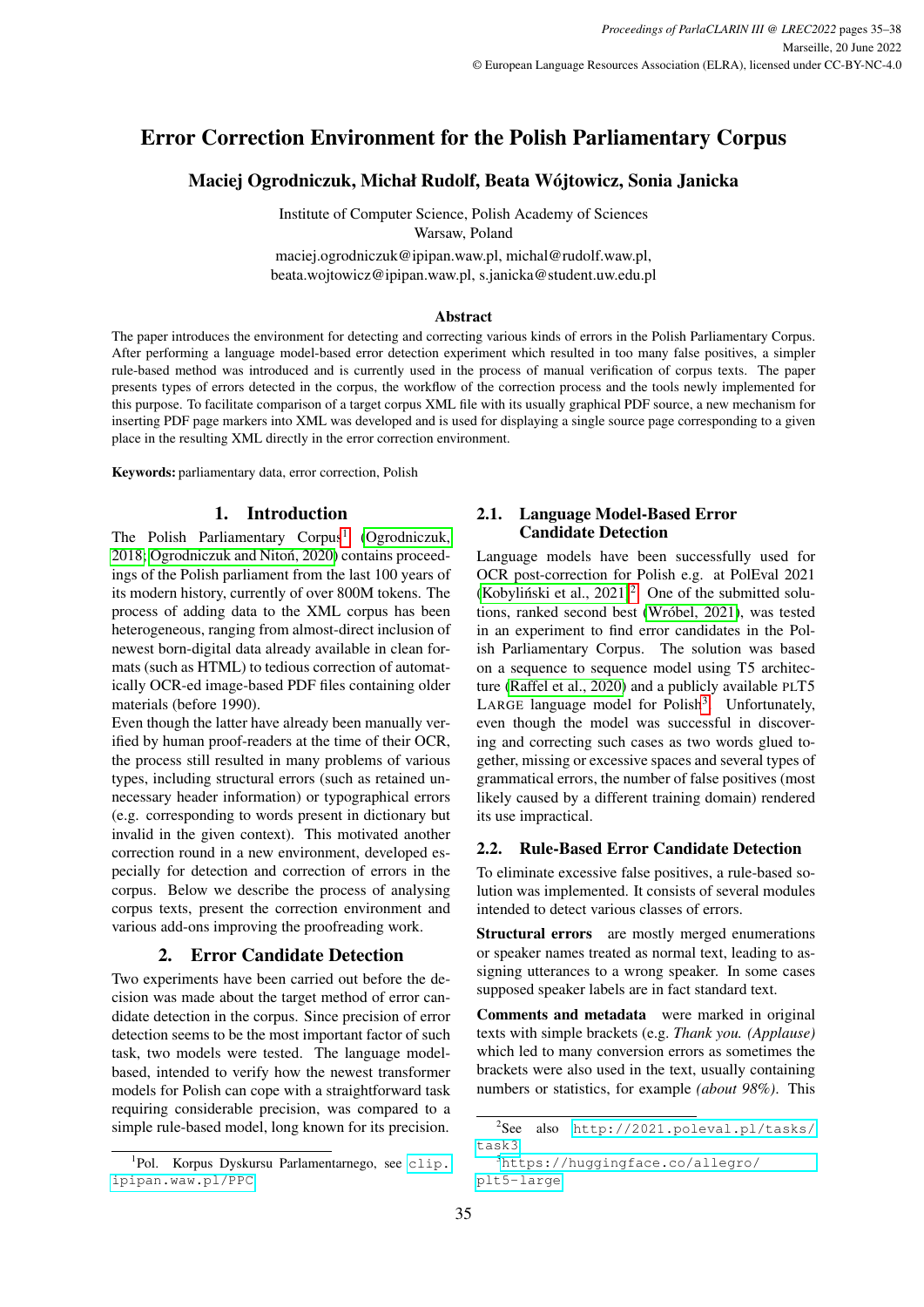| <b>谷</b> Korektor | Dokumenty<br>Znajdź                                                                                                                                                                                                           |                                 | о                             | <b>□</b> Maciej Ogrodniczuk |               |
|-------------------|-------------------------------------------------------------------------------------------------------------------------------------------------------------------------------------------------------------------------------|---------------------------------|-------------------------------|-----------------------------|---------------|
| 36                | Marszałek                                                                                                                                                                                                                     | 个 Sekretarz p. Sołtyk           |                               |                             |               |
| 36.0              | Proszę Posłów, którzy są za poprawką mniejszości, ażeby wstali. Stoi mniejszość. Poprawka odrzucona.<br>Proszę Posłów, którzy są za całą ustawą w myśl postanowień Komisji, ażeby wstali. Stoi większość. Ustawa<br>przyjęta. | Błedy: 117/117<br>≪             | ≺                             |                             | $\rightarrow$ |
| 36.1              | (Głosy: Prosimy o trzecie czytanie)                                                                                                                                                                                           | $\Box$<br>zbędny myślnik: $-$ " |                               |                             |               |
| 36.2              | Czy nikt nie protestuje przeciw trzeciemu, czytaniu? (Nikt). Przystępujemy do trzeciego czytania.                                                                                                                             | brak komentarza: (czyta)        |                               |                             |               |
|                   | Ponieważ ustawa była dziś znaczną większością przyj zamień:<br>la tej podstawie mogę<br>uważać, że i w trzeciem czytaniu jest przyjęta.<br>Nikt                                                                               |                                 | zbędny myślnik: $-$ "         |                             |               |
| 36.3              | ek dokumentu Koniec dokumentu<br>Zwykły Komentarz Mówca Złączony z poprzednim Usunięty<br>na:<br>Przystępujemy do nr. 3 porządku dziennego: Ustne sp<br>powo-Budżetowej o<br><b>Nikt</b>                                      |                                 | rozstrzelenie: $N$ <i>ikt</i> |                             | 36.2          |
|                   | projekcie ustawy w przedmiocie udzielenia Radzie Mi<br>do wprowadzania zmian<br>Zamień<br>Anuluj                                                                                                                              |                                 | literówka: Glos               |                             |               |
|                   | do statutów (ustaw) instytucji kredytowych, zatwierd:<br>awczej przez byłe władze<br>zaborcze. (druk nr. 2907).                                                                                                               |                                 | niedomkniety nawias: (        |                             |               |

<span id="page-1-2"></span>Figure 1: Interface of the error correction environment: replacement suggestion for a spaced-out word

problem was solved by adding the rules concerning common comment phrases.

Punctuation errors made a separate category with many subclasses such as wrong or unmatched quotation marks or brackets, wrong types of hyphenation (minuses vs. n- or m-dashes etc.), excessively hyphenated words etc.

Broken or unfinished paragraphs mostly resulted from conversion errors but could also denote missing content.

Misspellings resulting in out-of-vocabulary strings were also quite common, particularly in older sessions which were often printed on low-quality paper. Such cases are detected using Morfeusz 2 [\(Kieras and](#page-3-5) Woliński, 2017), the most efficient morphological analyser for Polish. Due to a high number of proper names, this step was limited to lowercase tokens<sup>[4](#page-1-0)</sup>.

Common OCR errors or typos corresponding to highly improbable in-dictionary words were also detected with a set of special rules. This included low-frequency words having a high-frequency orthographic neighbour, e.g. *glosowanie* (*glossing*) instead of *głosowanie* (*voting*) or rare grammatical cases, e.g. *sytemu* (*satiated* DAT) instead of *systemu* (*system* GEN) or *tyko* (*beanpole* <sub>VOC</sub>) instead of *tylko* (*only*).

Other types of errors included missing or redundant spaces, remains of non-textual elements such as tables or footnotes (which were to be removed from the proceedings), characters outside the common character set or spaced-out words.

# 3. Error Correction Process

Annotations produced by the rule-based system were distributed to human proofreaders in a newly imple-mented Web-based error correction environment<sup>[5](#page-1-1)</sup>. After logging in and selecting a text allocated for verification, they were supposed to read the text in the left/center pane (see Figure [1\)](#page-1-2), consult the list of detected potential errors displayed in the right pane and correct or discard them. Apart from resolving hinted problems the proofreaders were also asked to assign speeches to speakers, distinguish the speeches from extra-textual events, mark the opening and closure of the sitting, correct annotations of misidentified comments, mark undelivered speeches etc.

The following three-step procedure was used, starting from the most to the least important issues:

- 1. correcting the structure of the text (distinguishing between speaker information, comments and spoken text, divided into paragraphs); errors in this layer can disrupt search results for large blocks of text so they are the most painful
- 2. correcting the structure of the sentence (typos, punctuation errors, hyphenation etc.): these types of errors can spoil the analysis of the sentence and cause misinterpretation of ambiguous words
- 3. checking the consistency of the corrections throughout the text; obviously different terms of office had different stenographers and slightly different conventions; some of them change even within a single sitting.

The interface of the error correction environment offers several functions facilitating the task such as opening the source PDF, adding general comments to the document or searching for a phrase or a certain identifier in

<span id="page-1-0"></span><sup>4</sup>Different spelling conventions used in pre-war texts may also result in false positives (since corpus creators decided to retain the original spelling from the official parliamentary proceedings). For the correction process it means that the proofreaders have to consult the rules prevailing at the time of the sitting.

<span id="page-1-1"></span><sup>5</sup><https://korektor.rudolf.waw.pl>, authorized access only.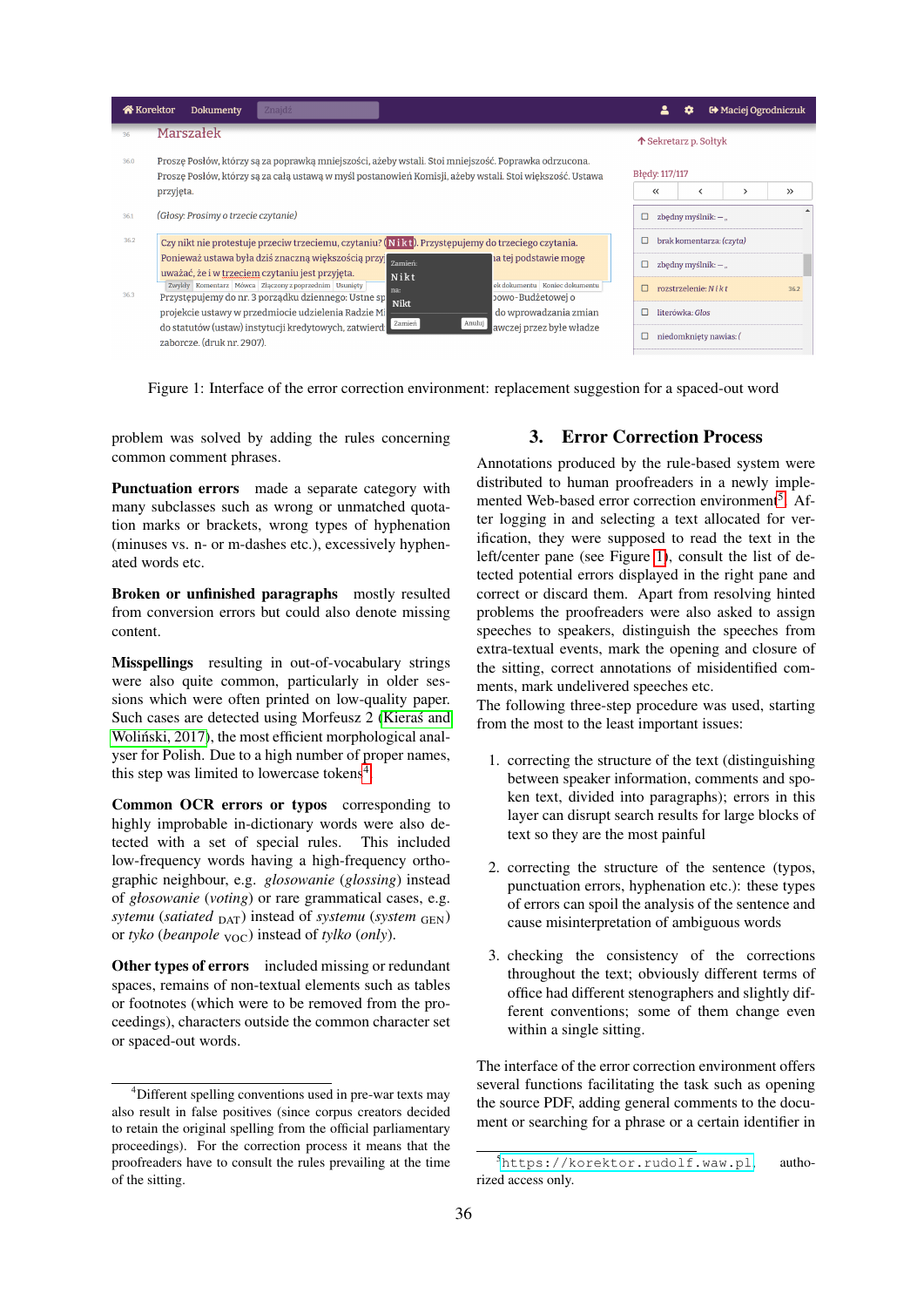the document. Sections of text selected for correction are marked in colour.

After clicking the highlighted text, a pop-up may appear with a correction suggestion (see the dark box in Figure [1\)](#page-1-2). The proofreader might select to accept the proposed change or discard it. Even when there is no suggestion available, the proofreader may edit the content in place or change the structure of the text using one of the buttons (under the yellow box in Figure [1\)](#page-1-2):

- Zwykły (*Plain*), i.e. the content of the speech
- Komentarz (*Comment*), used for fragments which relate to non-textual events, such as the beginning/end of the meeting, applause etc.
- Mówca (*Speaker*), marks a given passage as an identifier of the person speaking (usually their name and position)
- Złączony z poprzednim (*Merged with previous paragraph*), joins the current paragraph with the preceding one into a single, continuous text
- Usuni˛ety (*Deleted*), deletes the paragraph.

Changes can be cancelled by clicking on the back arrow icon that appears to the right of the modified paragraphs.

The right pane provides a list of all automatically detected errors in the document. Clicking an item displays its corresponding paragraph in the center pane. Once the error has been corrected, the line is marked with a tick. Suggestions can also be ignored.

Apart from just looking at suggestions, the proofreaders were instructed to read the whole text and correct erroneous words, typos, spelling mistakes, unnecessary punctuation marks and other similar issues not detected by the rule-based system. When not certain, they were supposed to refer to the original text in the PDF file (using the integrated mechanism for locating a given text in a PDF document, see Section [5.\)](#page-3-6) and keep the original spelling.

#### 4. Inserting Page Markers into XML

In some cases the correction process requires looking into the graphical PDF source. Without knowing which page to look on, it might pose an enormous difficulty to locate the exact occurrence of the word on phrase in a multi-page, non-searchable document. This situation motivated a sub-project based on the assumption that the results of any (even considerably dirty) OCR could be, with a reasonable accuracy, compared with the clean XML text to insert page boundary markers. In order to perform OCR, the PDF files needed to be converted into JPG format first. Then, the open source optical character recognition engine Tesseract<sup>[6](#page-2-0)</sup> [\(Smith,](#page-3-7) [2007\)](#page-3-7) was used to extract strings consisting of last five words of each page, which identified this page boundary. Those identifiers were subsequently stored in a list covering all the pages in a given document.

At this point, the actual procedure of inserting page boundary markers could start and each string on the list was searched for in the corresponding XML TEI file. In order to counteract possible errors resulting from imprecise text recognition, the search was fuzzy and allowed for the Levenshtein distance of six between the extracted string and the XML TEI file. When the given string was found, a page boundary marker with the page number was inserted, and the next string was searched for, starting where the previous one was found.

The XML TEI files in the Polish Parliamentary Corpus omit some parts of the original PDF files, such as tables or indices, and sometimes include blank pages. This had to be taken into account in order to maintain correct page numeration, and was successfully implemented. Moreover, pages in the PDF files frequently end with word breaks marked with a hyphen. The goal of the project was to avoid splitting words with the markers and insert them either before or after the words in question. Therefore, the need to establish whether a page ended with a whole or split word arose. In this respect, the OCR results turned out to be unreliable, as the hyphens often remained undetected in the recognized text. Therefore, the text in XML TEI files needed to be examined and the index to insert page boundary marker adjusted. As a result, the markers were effectively inserted following the word partially relegated to the next page in the PDF files.

The results of inserting page boundary markers proved satisfactory in the case of documents consisting of long chunks of text. The quality of OCR performed by Tesseract generally sufficed to detect the appropriate spot for page boundary markers. Occasional problems occurred for files of worse quality, but such an issue arising on one page did not prevent the next marker from being inserted correctly.

The following issues, however, remained unresolved:

Extremely short paragraphs In the Polish Parliamentary Corpus, the text spoken by each person is located in a different tag. Consequently, in the case of a page ending with an extremely short paragraph (e.g. a one-word statement preceded by a statement made by another person), the string identifying page boundary consists of words belonging to two different tags; it may also include the elements classified as a tag attribute in an XML TEI file rather than its content (e.g. the name of the person speaking). As the strings identifying page boundaries were searched for inside one tag at a time, in such particular cases markers with page numbers could not be inserted.

Repetitive phrases Another problem was posed by documents with numerous repetitive phrases, such as names of decrees or laws. Such files, however, were limited in length and number, and presumably do not amount to a high percentage in the whole corpus.

<span id="page-2-0"></span><sup>6</sup>[https://github.com/tesseract-ocr/](https://github.com/tesseract-ocr/tesseract) [tesseract](https://github.com/tesseract-ocr/tesseract)